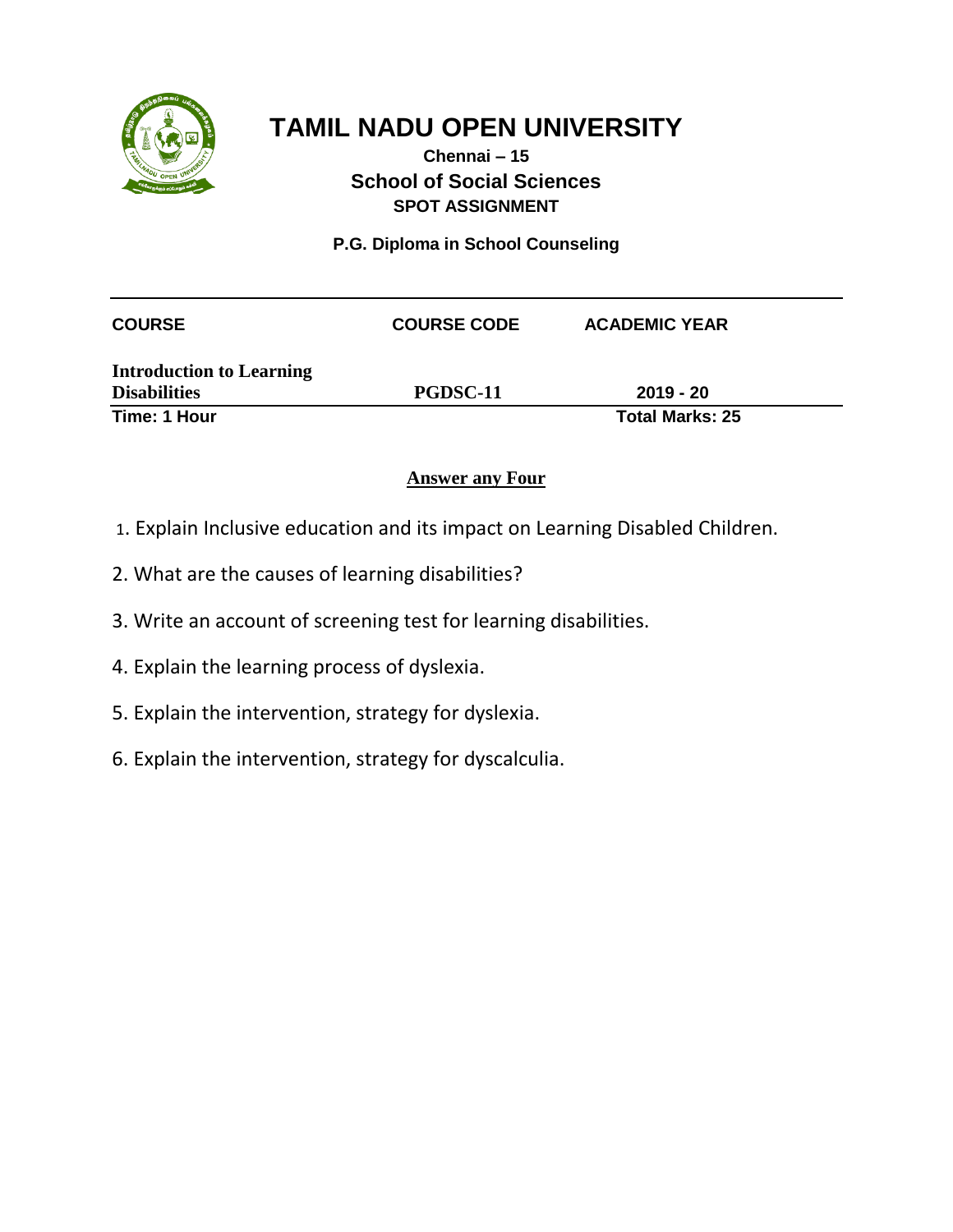

**Chennai – 15 School of Social Sciences SPOT ASSIGNMENT**

| P.G. Diploma in School Counseling      |                    |                        |  |
|----------------------------------------|--------------------|------------------------|--|
| <b>COURSE</b>                          | <b>COURSE CODE</b> | <b>ACADEMIC YEAR</b>   |  |
| <b>Student Issues and Child Rights</b> | <b>PGDSC-12</b>    | $2019 - 20$            |  |
| Time: 1 Hour                           |                    | <b>Total Marks: 25</b> |  |

- **1**. What are the basic concepts of human right? Illustrate.
- 2. Explain any two life style disorders.
- 3. Elaborate on conduct disorders.
- 4. What is the impact of mass media in children?
- 5. Write a note on National Policy on child labour.
- 6. Write a note on child Rights.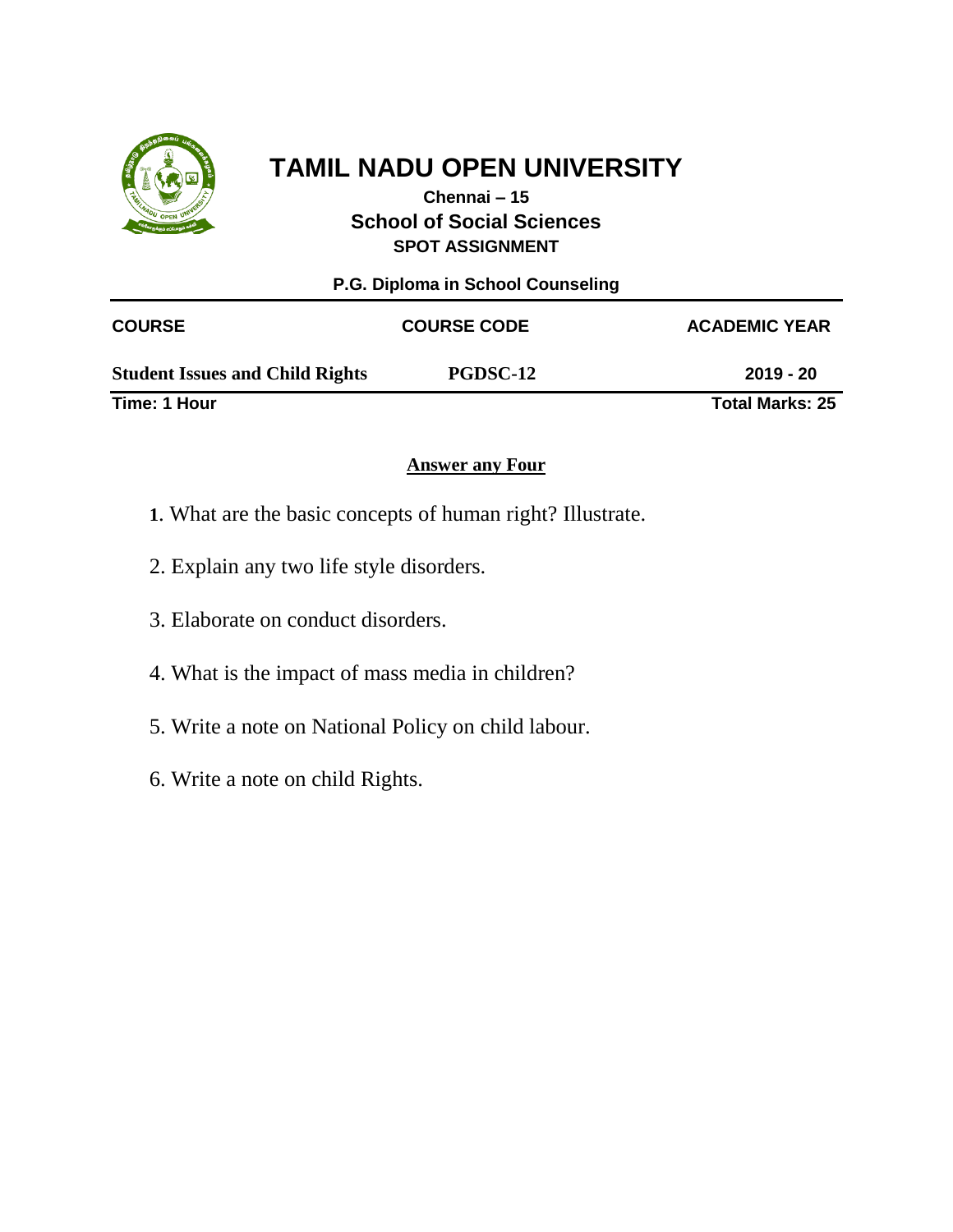

**Chennai – 15**

## **School of Social Sciences**

#### **SPOT ASSIGNMENT**

| P.G. Diploma in School Counseling   |                    |                        |  |
|-------------------------------------|--------------------|------------------------|--|
| <b>COURSE</b>                       | <b>COURSE CODE</b> | <b>ACADEMIC YEAR</b>   |  |
| <b>Child Welfare and Protection</b> | PGDSC-13           | $2019 - 20$            |  |
| Time: 1 Hour                        |                    | <b>Total Marks: 25</b> |  |

- **1**. What are the educational settings to be considered in educational setting?
- 2. What are the approaches to counseling?
- 3. Explain the fundamentals of guidance.
- 4. Explain the principles of guidance.
- 5. What are the essentials of student counseling?
- 6. What is meant by marital and family counseling? Describe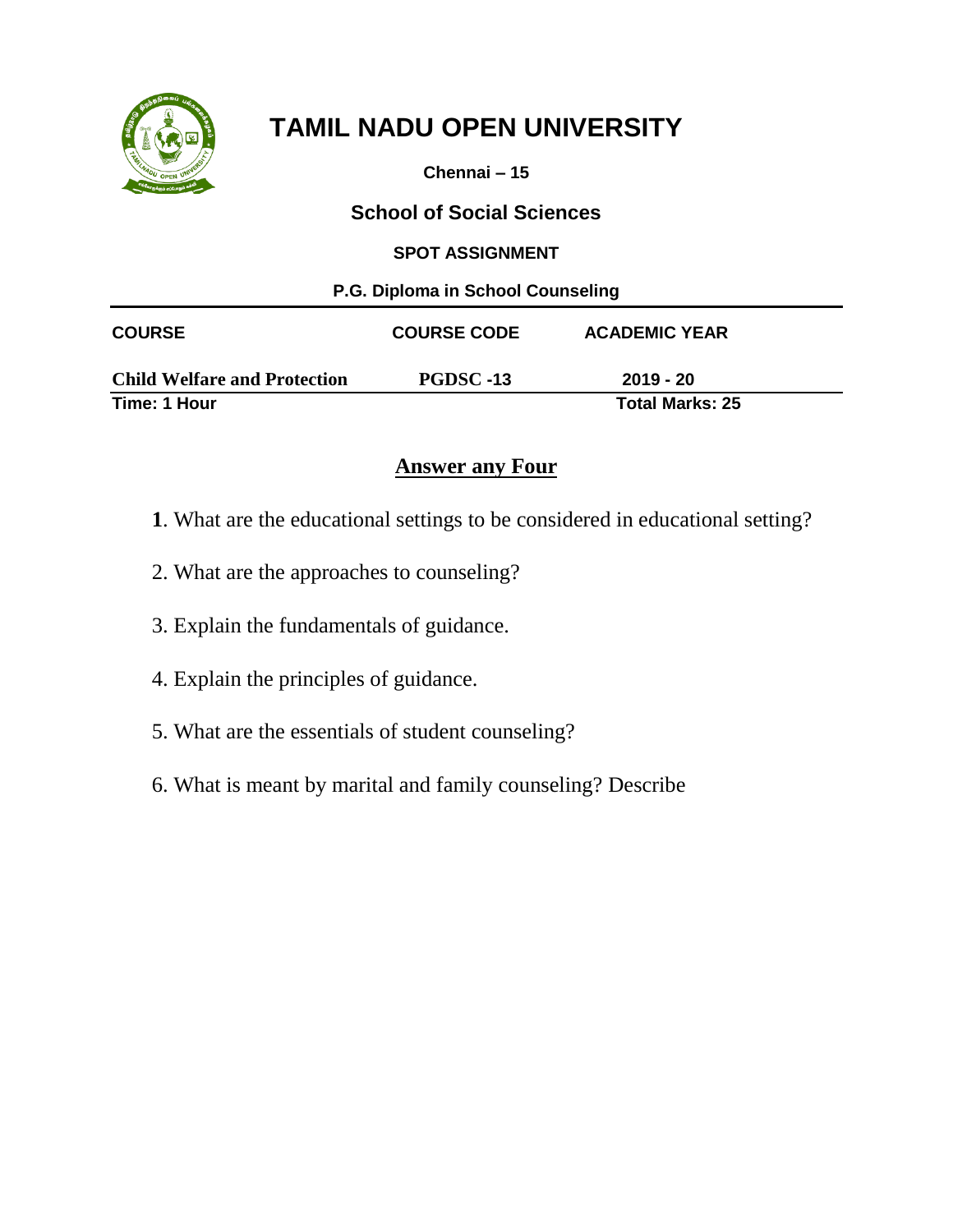

**Chennai – 15**

**School of Social Sciences**

**SPOT ASSIGNMENT**

**P.G. Diploma in School Counseling** 

| <b>COURSE</b>                                            | <b>COURSE CODE</b> | <b>ACADEMIC YEAR</b>   |
|----------------------------------------------------------|--------------------|------------------------|
| <b>School Counseling Techniques</b><br><b>And Ethics</b> | PGDSC-14           | $2019 - 20$            |
| Time: 1 Hour                                             |                    | <b>Total Marks: 25</b> |

- 1. Explain group therapy in detail.
- 2. Explain the physical setting in an assessment situation.
- 3. What are the stages of Egan's model of counseling?
- 4. What is meant by group counseling Explain?
- 5. Write a note on counseling interview.
- 6. What is meant by problem identification and exploration?